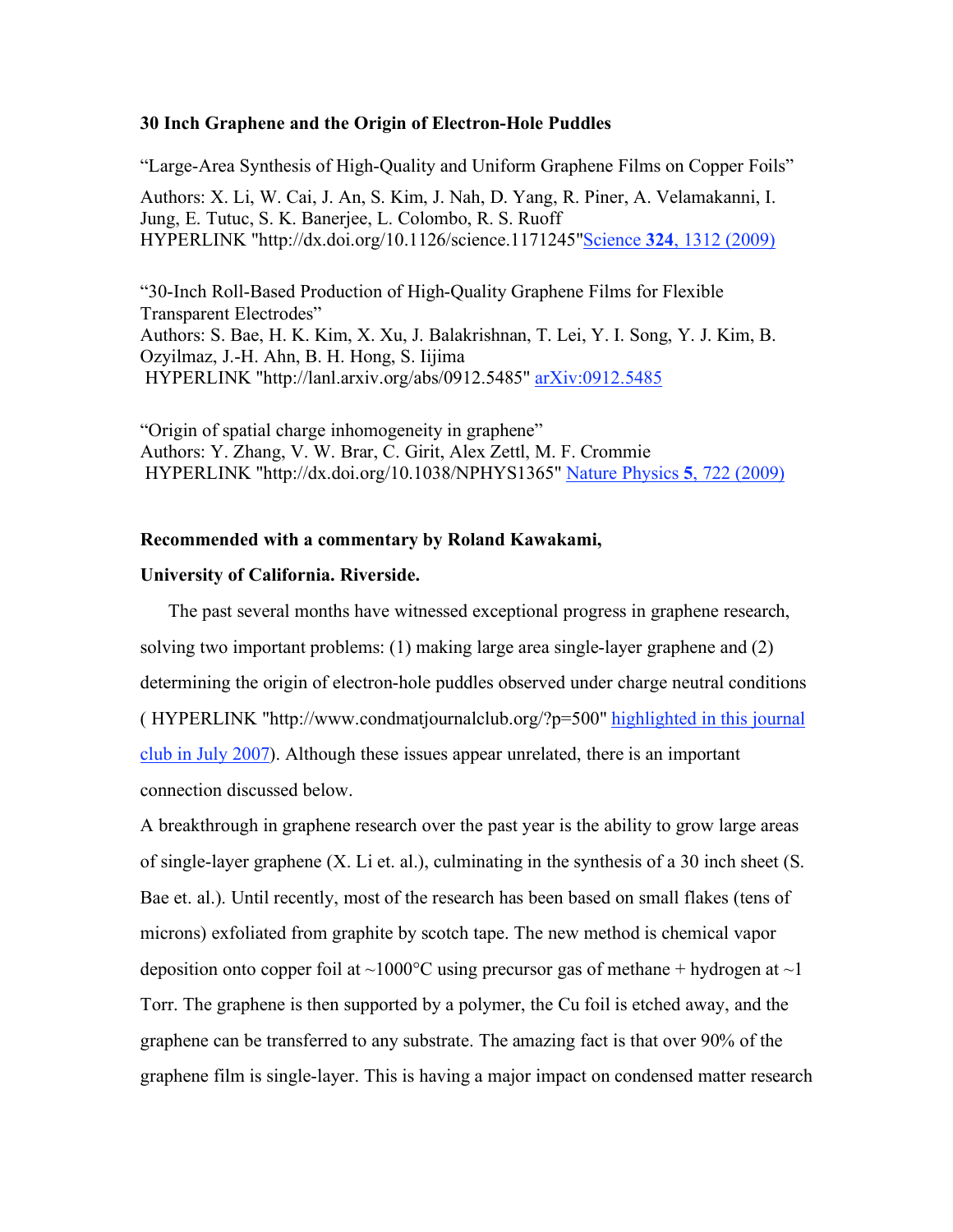as many groups have reproduced this result (most are unpublished) and are incorporating it into their research programs. Technologically, this opens the door to applications in high speed rf circuits and transparent electrodes for solar cells and flat panel displays. A second important result is a scanning tunneling microscopy (STM) study to identify the origin of electron-hole puddles (Y. Zhang et. al.) that were first observed by scanning single-electron transistor (SET) microscopy [Martin et. al., Nature Phys. 4, 144 (2008)]. The puddles appear when the graphene is electrostatically tuned to the Dirac point for a charge neutral condition. While it has been attributed to disorder, the nature of the disorder has been unknown. In the work by Zhang et. al., STM spectroscopy (dI/dV vs. sample bias) is performed on graphene on a  $SiO<sub>2</sub>/Si$  substrate and the Dirac point is identified by the minima in the dI/dV spectra. The carrier concentration is then determined by the voltage at which the Dirac point appears, with Dirac point below (above) the Fermi level corresponding to electrons (holes). By mapping out the carrier concentration across the sample, electron-hole puddles of average size of about 20 nm are identified. The important question is the origin of these electron-hole puddles. The atomic scale resolution can identify lattice vacancies and impurities on top of graphene apparently these are not the source of electron-hole puddles. What about corrugations in the graphene topography, or "ripples"? Comparing the ripples and the electron-hole puddles shows no correlation, so it is not the ripples. Finally, a dI/dV map at high sample bias identifies the presence of charged impurities located under the graphene. Comparing the position of these charged impurities with the electron-hole puddles show a strong correlation, so it appears that the origin of the electron-hole puddles are charged impurities located underneath the graphene sheet.

This study also makes a surprising observation of backscattering of the carriers, which is supposed to be prohibited because the counter-propagating electron states on opposite sides of the Dirac point do not have a matching wavefunction symmetry ("prohibited by conservation of pseudospin" in the graphene jargon). This is identified by the standing wave patterns in dI/dV maps taken at different biases and seen more clearly in their